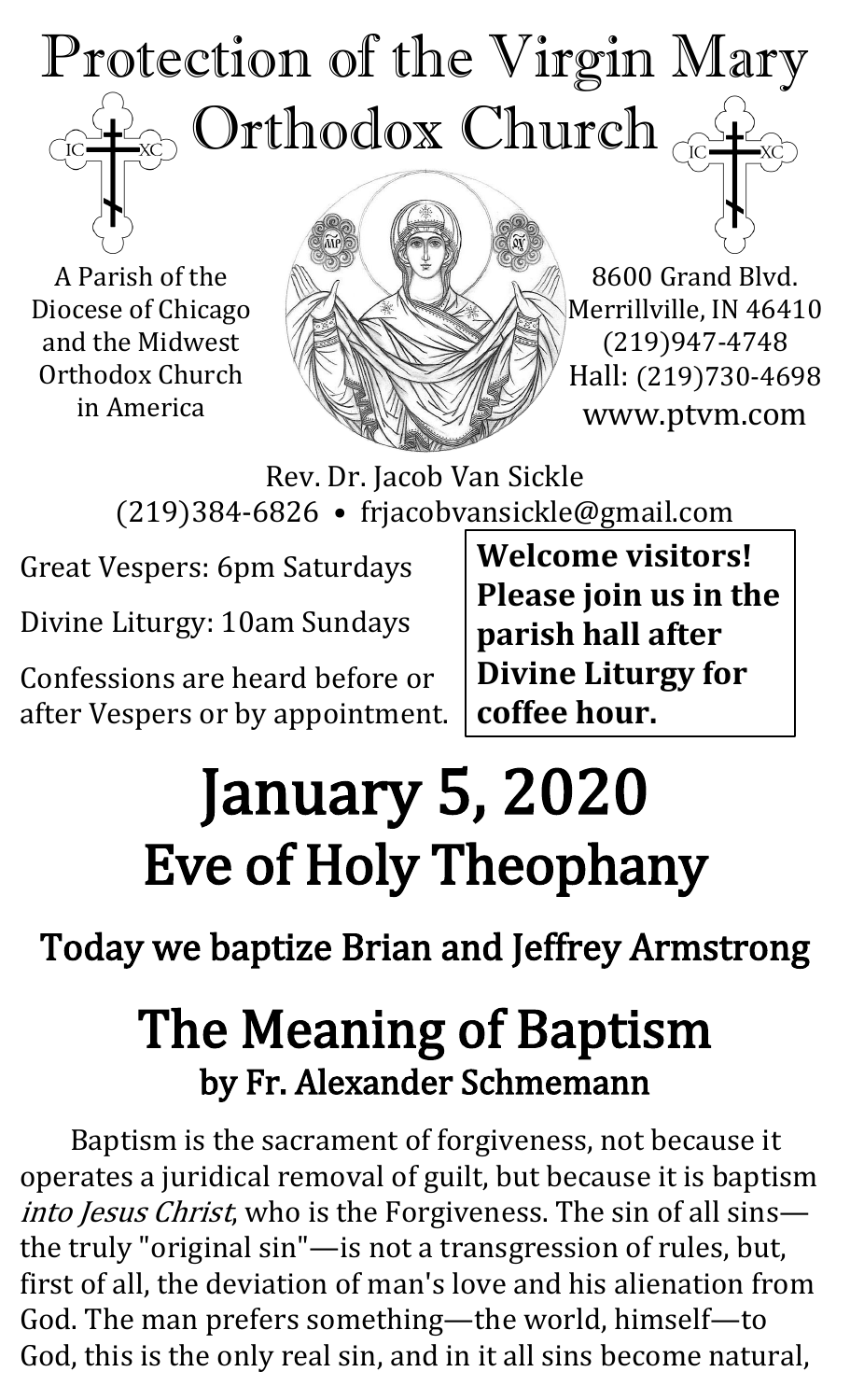inevitable. This sin destroys the true life of man. It deviates life's course from its only meaning and direction. And in Christ this sin is forgiven, not in the sense that God now has "forgotten" it and pays no attention to it, but because in Christ man has returned to God, and has returned to God because he has loved Him and found in Him the only true object of love and life.

#### THE ORDER OF THE BAPTISMAL LITURGY

The Baptismal Liturgy begins in the middle of the Church with the usual Blessing, followed by the Great Litany, to which special petitions are added. The baptismal water is then consecrated together with the Oil of Gladness. The initiate is anointed on the head, heart, shoulders, ears, hands, and feet. At each application of the oil, the people respond: "Amen!" The initiate is then disrobed and **baptized**. The initiate is dried off as Psalm 31 is read. The initiate is then clothed in the baptismal garment as we sing the troparion:

Tone 8 – Troparion of Vesting Grant unto me the robe of light, O Most Merciful Christ our God, who clothe Yourself with light as with a garment!

We sing the Beatitudes, make the Little Entrance, and sing the day's Appointed Hymns as usual while the initiate is dressed.

#### HYMNS OF THE DAY

#### Tone 4 – Resurrectional Troparion

When the women disciples of the Lord learned from the angel the joyous message of Your resurrection, they cast away the ancestral curse and elatedly told the apostles: "Death is overthrown! Christ our God is risen,// granting the world great mercy!"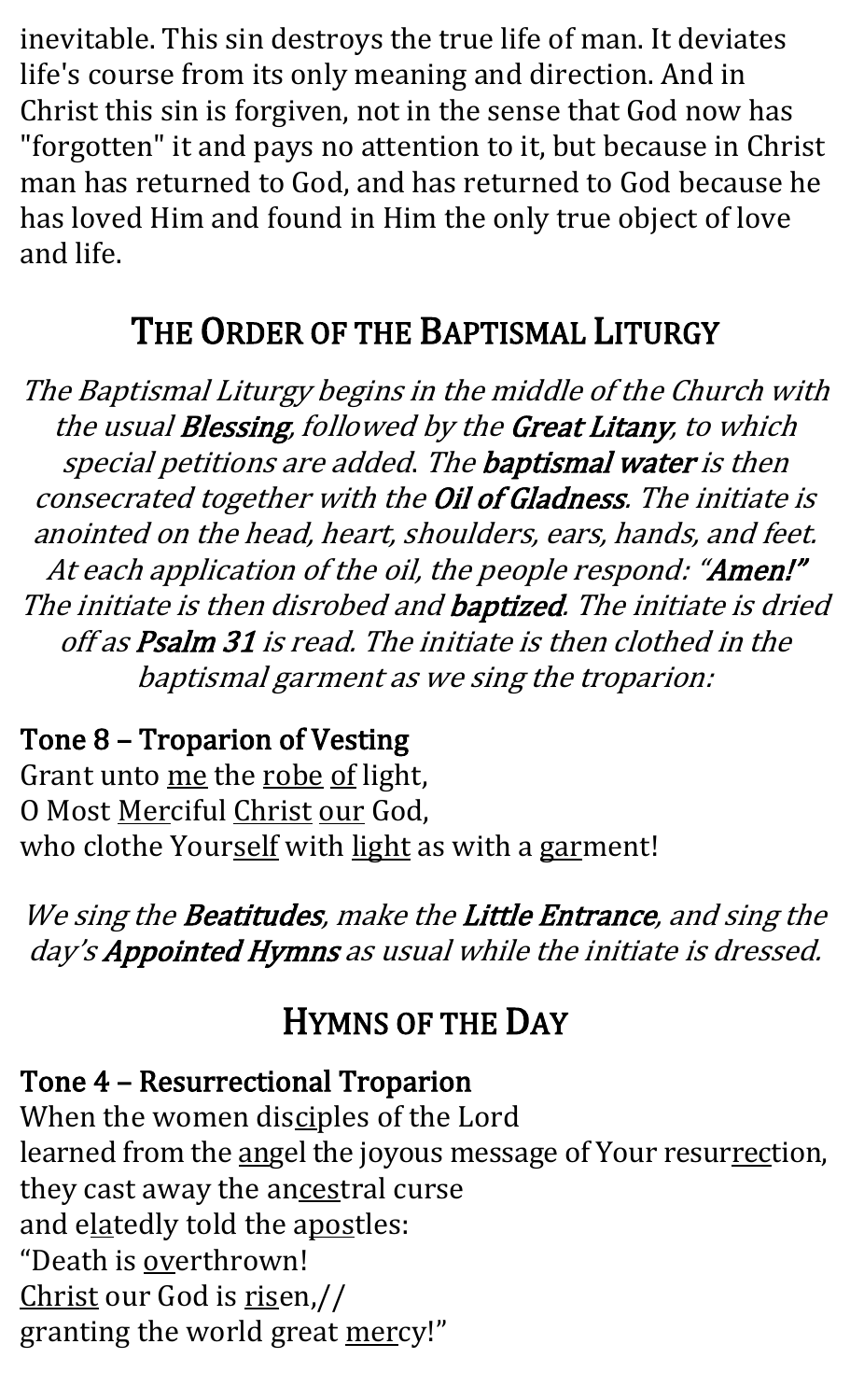#### Tone 4 – Troparion of the Forefeast

Of old, the river **Jordan** turned back before Elisha's mantle at Elijah's ascension. The waters were parted in two, and the waterway became a dry path. This is truly a symbol of **baptism**, by which we pass through this mortal life.// Christ has appeared in the Jordan to sanctify the waters!

#### Tone 4 – Patronal Troparion

Today the faithful celebrate the feast with joy, illumined by your coming, O Mother of God. Beholding your pure image we fervently cry to you: Encompass us beneath the precious veil of your protection. Deliver us from every form of evil by entreating Christ, your Son and our God// that He may save our souls.

#### Tone 4 – Resurrectional Kontakion

My Savior and Redeemer, as God, rose from the tomb and delivered the earth-born from their chains. He has shattered the gates of hell, and as Master,// He has risen on the third day!

#### Tone 4 – Kontakion of the Forefeast

Today the Lord enters the Jordan and cries out to John: "Do not be afraid to baptize me,// for I come to save Adam, the first-formed man!"

The priest anoints the newly-illumined with Holy Chrism, which is already consecrated by the Synod of Bishops: first on the head, then the eyes, the nostrils, the lips, the ears, the heart, the hands, and the feet, saying each time: "The seal of the gift of the Holy Spirit!" and each time the people respond: "Amen!" Then the priest leads the newly-illumined and the sponsors in procession thrice around the baptismal font, as we sing ""As Many as Have Been..." The Divine Liturgy continues as usual with the Readings.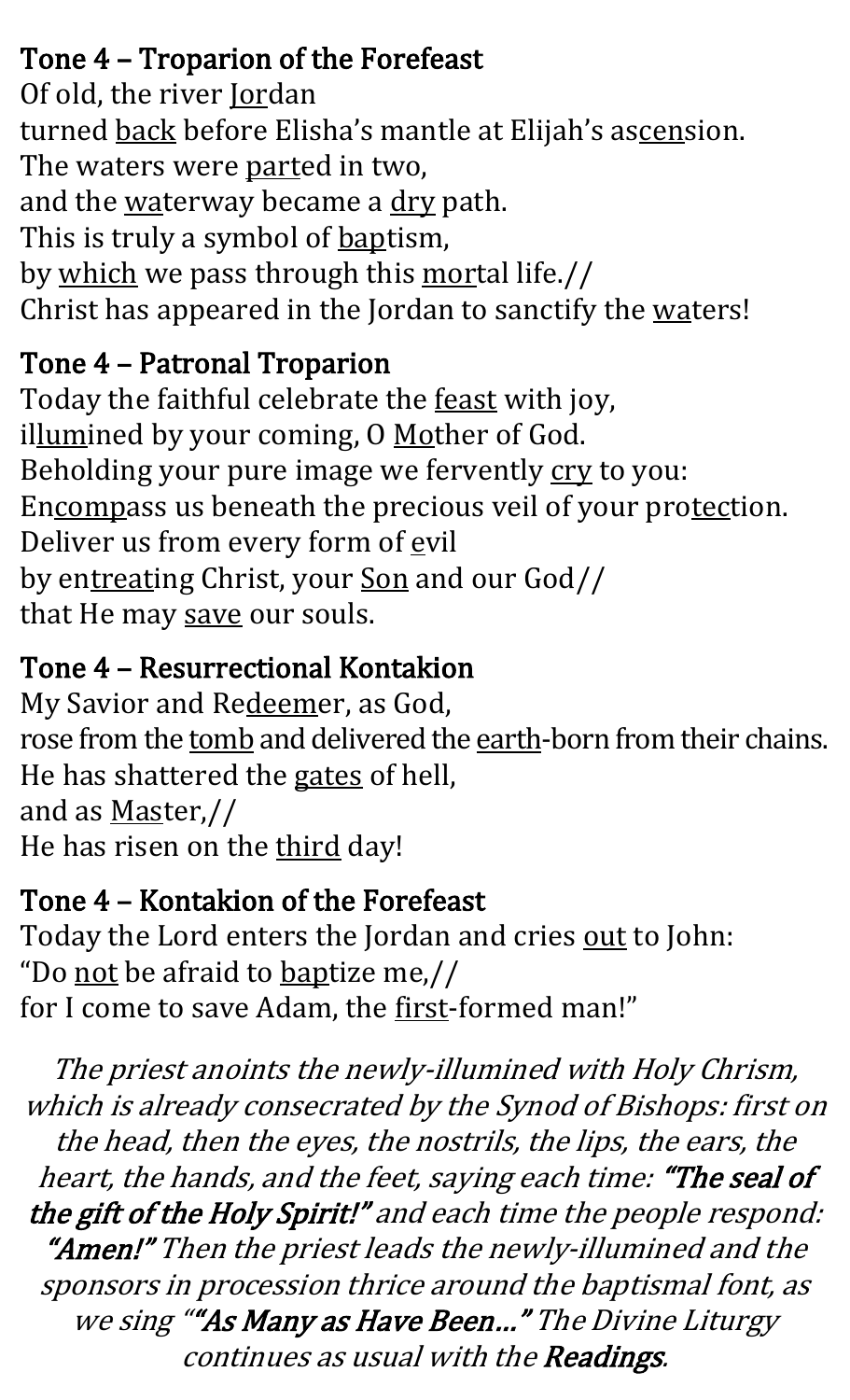#### SCRIPTURE READINGS

#### Tone 6 – Prokeimenon of the Forefeast (Psalm 27)

O Lord, save Your people, / and bless Your inheritance!

#### Tone 3 –Prokeimenon of Baptism (Psalm 26)

The Lord is my light and my Savior; / whom shall I fear?

#### Epistle: 2 Timothy 4.5-8 (Forefeast)

Brethren: Be watchful in all things, endure afflictions, do the work of an evangelist, fulfill your ministry. For I am already being poured out as a drink offering, and the time of my departure is at hand. I have fought the good fight, I have finished the race, I have kept the faith. Finally, there is laid up for me the crown of righteousness, which the Lord, the righteous Judge, will give to me on that Day, and not to me only but also to all who have loved His appearing.

#### Romans 6.3-11 (Baptism)

Brethren: Do you not know that all of us who have been baptized into Christ Jesus were baptized into His death? We were buried, therefore, with Him by baptism into death, so that as Christ was raised from the dead by the glory of the Father, we too might walk in newness of life. For if we have been united with Him in a death like His, we shall certainly be united with Him in a resurrection like His. We know that our old self was crucified with Him, so that the sinful body might be destroyed, and we might no longer be enslaved to sin. For He who has died is freed from sin. But if we have died with Christ, we believe that we shall also live with Him. For we know that Christ, being raised from the dead, will never die again; death no longer has dominion over Him. The death He died, He died to sin once for all, but the life He lives, He lives to God. So you also must consider yourselves dead to sin and alive to God in Christ Jesus.

#### Gospel: Mark 1.1-8 (Forefeast)

The beginning of the gospel of Jesus Christ, the Son of God. As it is written in the Prophets: "Behold, I send My messenger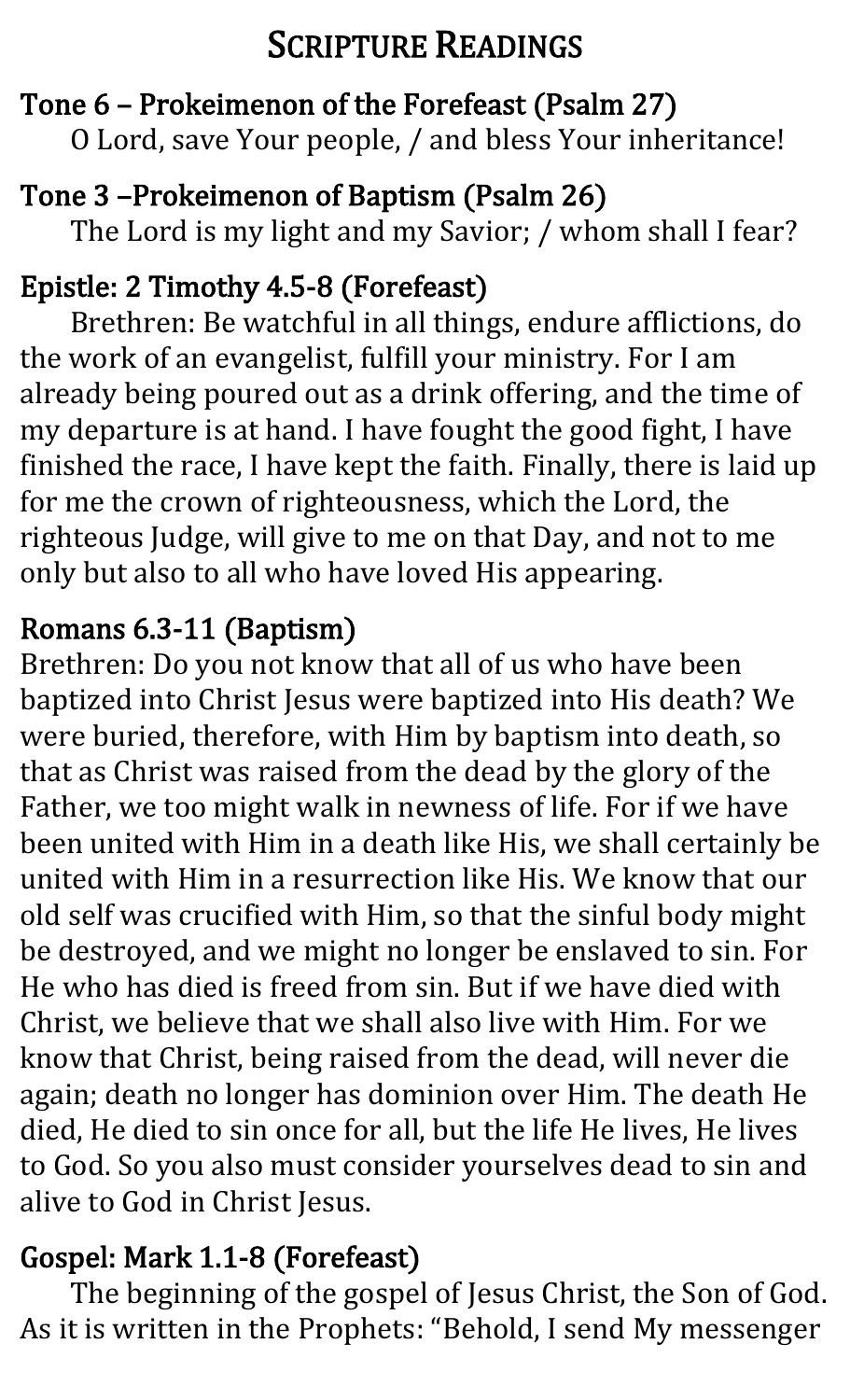before Your face, who will prepare Your way before You—the voice of one crying in the wilderness, 'Prepare the way of the LORD; make His paths straight.'"

John came baptizing in the wilderness and preaching a baptism of repentance for the remission of sins. Then all the land of Judea, and those from Jerusalem, went out to him and were all baptized by him in the Jordan River, confessing their sins. Now John was clothed with camel's hair and with a leather belt around his waist, and he ate locusts and wild honey. And he preached, saying, "There comes One after me who is mightier than I, whose sandal strap I am not worthy to stoop down and loose. I indeed baptized you with water, but He will baptize you with the Holy Spirit."

#### Matthew 28.16-20 (Baptism)

At that time, the eleven disciples went to Galilee, to the mountain to which Jesus had directed them. And when they saw Him, they worshiped Him; but some doubted. And Jesus came and said to them, "All authority in heaven and on earth has been given to me. Go, therefore, and make disciples of all nations, baptizing them in the name of the Father and of the Son and of the Holy Spirit, teaching them to observe all that I have commanded you; and behold, I am with you always, even to the end of the age."

#### WE REMEMBER IN PRAYER

| N.Dep. Carlos Abila   |                 | Margaret Vogrin      |                                   |
|-----------------------|-----------------|----------------------|-----------------------------------|
| Archpr. John Kuchta   |                 |                      | <b>Ev.Mem</b> Afanasy Slepi ('58) |
| <b>Ephrem Talley</b>  |                 | John Kuchta ('57)    |                                   |
| <b>Mary Dula</b>      |                 |                      | Joseph Kvortok ('50)              |
| Mat. Nadia Metulynsky |                 | Peter Lazaroff ('42) |                                   |
| Diane Rosco           |                 |                      | Simeon Kalenich ('14)             |
| Julia Karp            |                 | <b>Anatol Meuch</b>  |                                   |
| Archiman. Ephraim     |                 |                      |                                   |
| Health &              | Pr. John        |                      | Andrew                            |
| Salvation:            | Pr. Christopher |                      | Gideon                            |
| Archpr. Peter         | Mat. Jennifer   |                      | Kevin                             |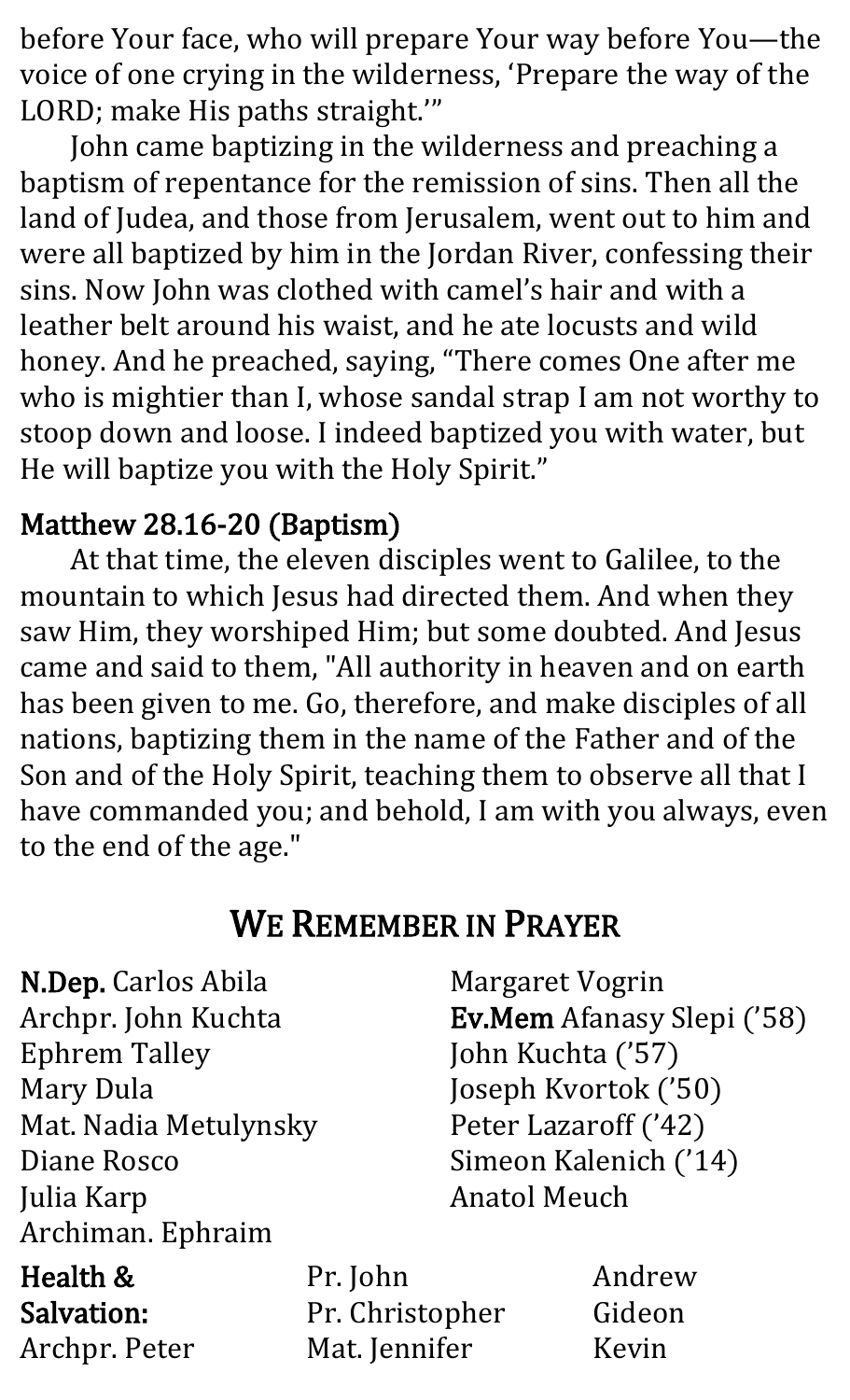| Jon             | Maria           | James          |
|-----------------|-----------------|----------------|
| Tanya           | Barbara         | Joanne         |
| Jovan           | Thomas          | Michael        |
| Julia           | Carol           | Joseph         |
| Warren          | Jessica         | Rachel         |
| Carol           | Eduardo         | Kathleen       |
| Tom             | Christine       | Paul           |
| Elizabeth       | <b>Nicholas</b> | William        |
| Tina            | <b>Natalie</b>  | Michael        |
| <b>Brittany</b> | <b>Barbara</b>  | Frederick      |
| Jennifer        | Kristin         | Janet          |
| Lennox          | Linda           | Lea            |
| Laila           | Phyllis         | Hania          |
| Paula           | Kay             | James          |
| <b>Stacey</b>   | Fred            | Gerald         |
| Jeramie         | Larry           | N.Ill. Brian   |
| Olivia          | Rollie          | N.Ill. Jeffrey |
| Parker          | Joseph          | Jennifer       |
| Melissa         | Martin          | Jerome         |
| Jonathan        | Mark            | Mariana        |
| Matthew         | Alexa           | John           |
| Gail            | Paula           |                |

\*If you know someone who needs prayer, please give their name to Fr Jacob

At the end of the Liturgy, after "Blessed be the name of the Lord…" 2x, the sponsors bring the newly-illumined comes forward to receive the Ablution and Tonsure. Then we conclude the Liturgy as normal.

#### ANNOUNCEMENTS

Congratulations to the newly-illumined Brian and Jeffrey, their parents, and their Godparents!

Following coffee hour, we will serve the Vespers of Theophany and bless the holy water for the new year.

For Bible Study this week, we read Numbers 27, 31, 32, & 34.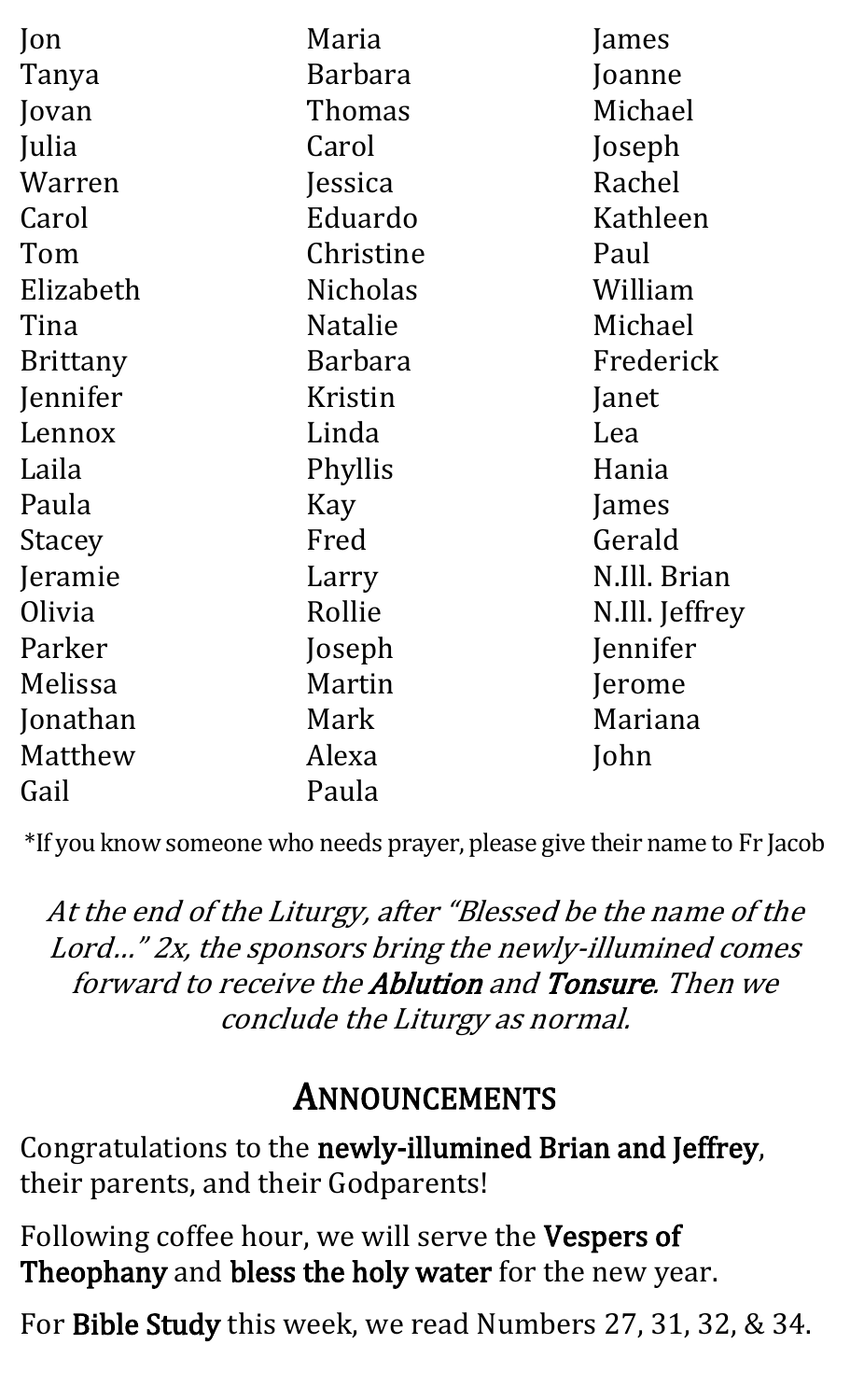Every year following Theophany, Orthodox Christian homes are blessed with the new holy water. In his birth and baptism, Christ puts on and sanctifies the material world. Each year, in commemoration of these saving acts, we continue sanctifying the world around us by dedicating our homes and material possessions to His holy purpose. Make an appointment with Fr Jacob to have your home blessed this year. Sign-up sheets are in the Narthex.

Church ministries & organizations need to reserve 2020 hall dates with our hall manager, Nick Rozdelsky, ASAP.

2020 Calendars from St. Tikhon's are available in the Narthex.

Stewardship envelopes for 2020 are now available. If you want to become a steward but do not have a box, please tell Mike Gruszyk, our treasurer, and he will get you one.

The parish council has contracted with the engineering firm DVG to address the perennial water drainage issues on our property. They have already performed a topographical survey and designed solutions which will prevent further damage to our building and parking lot. We do not yet know what this project will cost. We are in the process of securing bids for the work, which, God willing, should commence this Spring. Until further notice, all gifts marked "Building Fund" will be put toward this project.

#### Mark your calendars:

- Jan 6: Divine Liturgy for the Theophany of our Lord @ 10am
- Jan 10: Take down Christmas decorations/Clean-up @ 9am
- Feb 8: Chicago Deanery Celebratory Liturgy at Sts. Peter and Paul in Burr Ridge, IL to commemorate the OCA's Fifty Years of Autocephaly @ 9:30am
- Feb 9: Annual Parish Meeting after Divine Liturgy

Last week's offerings to the Lord: \$7,815